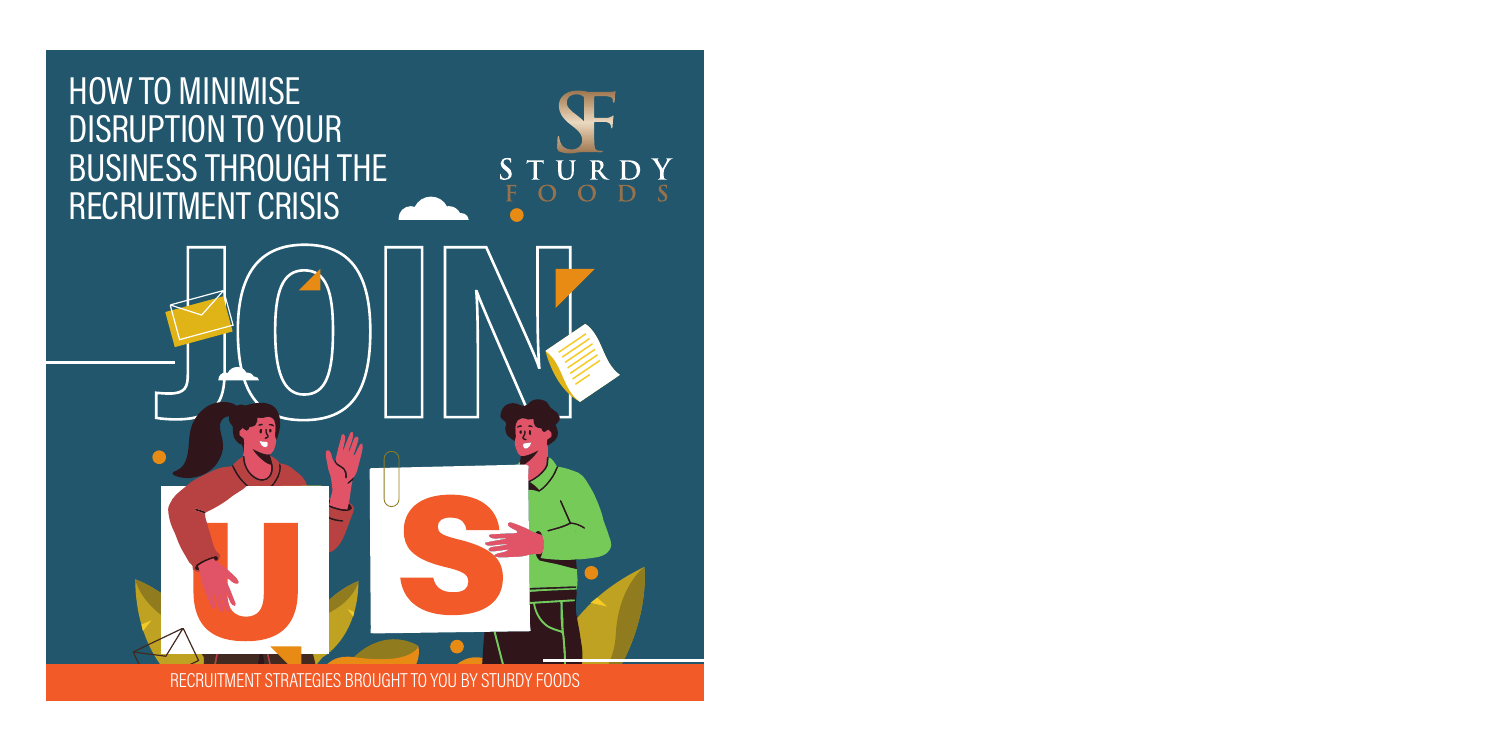# MEETING DEMAND THROUGH CI EVFR RECRUITMENT

BUSINESS FOR QUITE SOME TIME.

s the country starts to reopen the<br>economy, this has created large<br>demand in certain sectors as<br>pent-up consumer demand starts to be s the country starts to reopen the economy, this has created large demand in certain sectors as realised and people start spending more on activities such as going out to eat and drink. Whilst this is a good thing for businesses that have had to get through long periods with little to no cash coming in, it has now presented enormous challenges in many areas including supply chain and most notably in the labour market, where demand for workers is vastly outweighing supply. This is down to various factors and is unlikely to change for some time. The labour

market, like any other market, is one of supply and demand, with demand being higher than supply at present. If you are running or managing a business, you may be feeling frustrated that having been through periods of reduced demand or complete shutdown, it is now proving very difficult to meet demand which has now returned along with not being able to offer customers the service they expect due to lack of available labour. If so, you are not alone. Are there any easy answers to solving the problem? Sadly, no. There are many factors at play and unfortunately as business

FOR MANY BUSINESS OWNERS AND PARTICULARLY THOSE IN HOSPITALITY,

2021 HAS SEEN SOME OF THE HARDEST CONDITIONS TO BE RUNNING A

owners we have little control over

many of them.

But there is an opportunity to look in more detail at how you are recruiting and also your business model which can certainly mitigate the problem until conditions improve.

**WE ARE** 

Here are some ideas and suggestions that we hope will aid you in improving the situation and making things easier.

As with many problems, there is no 'silver bullet' but if you look to make several smaller changes in different areas of your business, you should be able to reduce the pressure and make your business more effective at meeting demand.

## Be ruthless with understanding your costs

# REVIEW YOUR MARGINS AND OPERATING MODEL

There is strong demand across the board for hospitality se<br>look to go out and enjoy themselves again. In addition, with<br>nervous about holidaying abroad, this has resulted in a<br>book in the UK which looks likely to continue There is strong demand across the board for hospitality services as consumers look to go out and enjoy themselves again. In addition, with many people being nervous about holidaying abroad, this has resulted in a 'staycation' tourism

The biggest problem for many hospitality businesses is no longer getting people through the door but being able to serve them properly. As labour availability is poor at present, this means whatever labour is available needs to be used as efficiently as possible. There is therefore an opportunity to improve productivity and increase margins that means less labour can be used to serve more people.

#### **IS THIS THE TIME TO CONSIDER RAISING PRICES? LET'S DO SOME DEEPER ANALYSIS ON THIS.**

Let's say we sell a portion of fish and chips for £10 (excluding VAT) at a 65% margin. Let's say we sell 100 portions of fish and chips on an evening service. We have made £650 gross profit by the end of the night.

The next night we raise the price by 10% and now sell a portion of fish and chips for £11. To make the same gross profit as we made the night before (£650) we only now need to sell 86 portions of fish and chips, to make the same amount of profit! In other words, we can serve 15% less people and make the same profit. This of course means less labour is required to make the same profit.

Every business different and some

customer demographics are more price sensitive than others, but if demand is consistently high then raising prices is one way to start to ease the pressure by simply serving less people using less resources to generate the same revenue and profit. Is it time to review your prices if you have not already done so?

**In a time where it is a struggle to meet demand, you have to make every bit of the menu work as hard as possible. This means there is no place for dishes that are not pulling their weight, no matter how popular. Do you know your costings inside out for every menu item?** 

**ALC: N** 

**If not, do a full menu review to understand which dishes may not be making you enough money. Remove any that are acting as a drag on time and profits or put the price up if necessary, you need all your available labour going in to making dishes that are making money, not those that are consuming too much time for too little return.**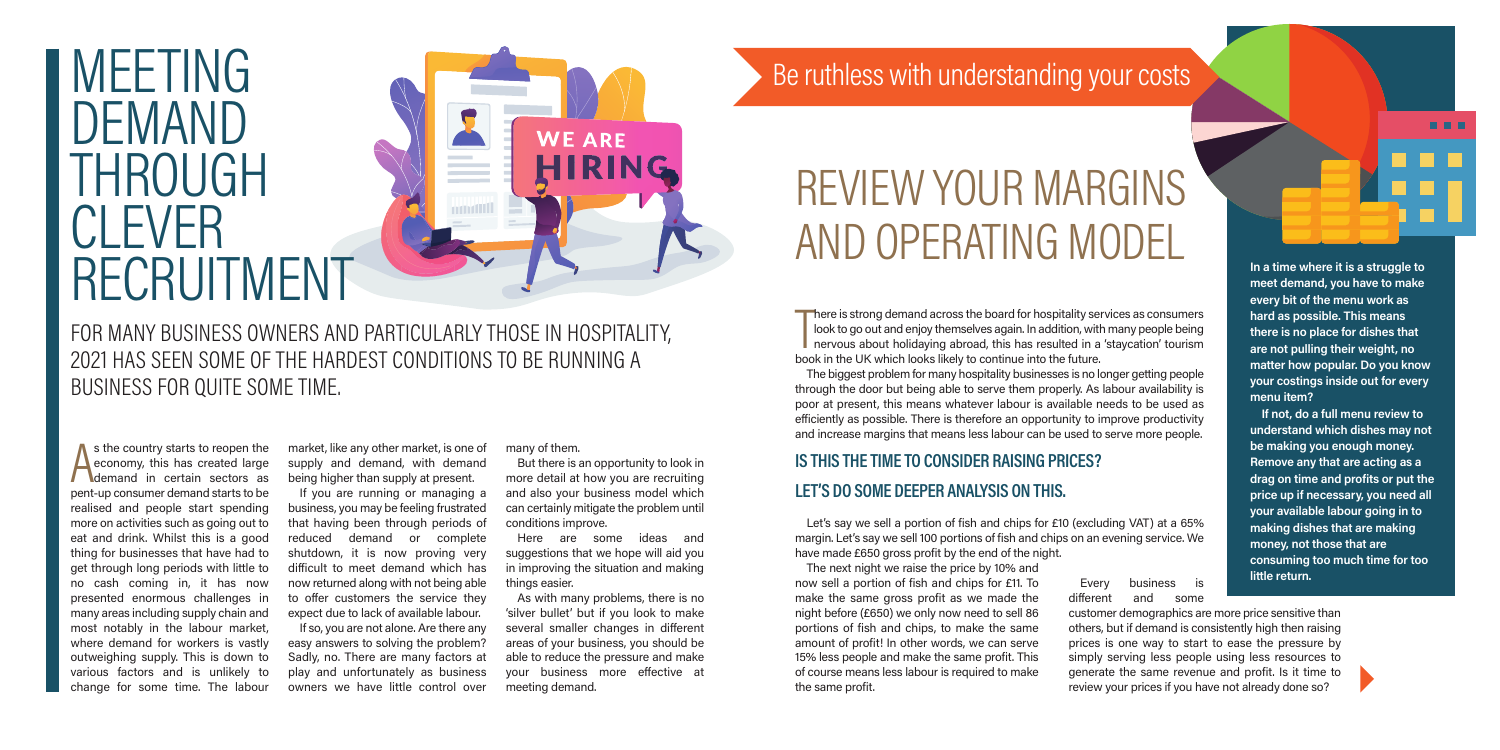## **UNDERSTAND EVERY KITCHEN TASK AND THE COST TO YOUR BUSINESS OF IT**

Traditionally, gross profit is calculated as selling price minus food costs. Labour is not treated as a direct cost of selling a menu item. Consider changing your thinking on this and establishing the real cost of making a dish. Are your chefs spending a lot of prep time on certain activities?

 $\bullet$ 

If you allow a chef to spend an hour prepping for a dish, then that is a direct cost to making that dish. Are your chefs and kitchen staff only spending their time on the highest value tasks to your business?

Every business is different and some kitchens are more labour intensive than others, but do you have room to cut any labour intensive prep time or to buy anything in readily prepared that could cut down labour time?

The goal is that we increase productivity by using the labour that we do have in the most efficient way possible so we can be as effective as possible at serving guests.

### **Every** business is

different and some kitchens are more

labour intensive than others

#### **CONSIDER SIMPLIFYING YOUR MENU**

How easy is your menu to navigate to customers? How simple is it to prepare and serve? Does it require hours of training to learn for new team members?

W

Whilst offering choice is good, too much choice is undesirable and can lead to inefficiency in service. The ideal is to offer a good enough choice for people that covers the main diets (meat, vegetarian, vegan) without offering more than is required.

Simple menus often work best both for customers and employees and if you are currently running a large menu with many different components, consider pulling it back to a smaller range of quality and popular dishes.

This will all help in reducing the labour required to serve your customers and also potentially speed up front of house training and service.

# REVIEW YOUR RECRUITMENT **PROCESS**

Think of recruitment in the same way you think of marketing. If we have a queue of people looking for work outside our door every day, then we don't have to put too much effort in to attract employees. But we are not in this situation, which gives potential employees far more choice over where they work.

The reality is you are going to need to work harder to attract the best employees in the local area. This involves being creative with how and where you are advertising for employees and thinking carefully about how to do this. Bear in mind in a market such as this that the best candidates are probably already in work, so a mixture of strategies that target both those out of work but also those already in work who may be looking for a change is going to be needed.

Have a think about any potential barriers to attracting the best candidates and how to overcome them. Are you in a rural area with poor public transport that makes it difficult to get to work for non-drivers? If so can you arrange transport to and from work for potential candidates if needed?

In a competitive marketplace, you need to outline the benefits that potential candidates are going to get when they work for you. Are there any perks/benefits that you can offer to help attract good talent?

#### **Here is a list of suggestions but this is by no means exhaustive.**

- **•** Flexible shift patterns. This can be important to some people to work around family. It's not always practical or possible to offer this but it is worth considering if you can.
- **•** Profit share. Can you offer a profit share scheme? These can be a good motivator and a great way to get a team to work well together.
- **Can you partner with other local** businesses to offer your employees a discount at those businesses? And offer the same for their employees in return?
- **Personal coaching. Can you offer to** work with your employees and see what their personal goals are and how you might be able to help? This could be helping them look at how to buy a house, what their next career step might be or just how to reduce some debt. This can be a powerful way to

align their interests with yours and build trust and loyalty.

- Regular social events. These can be a great way to get your team to bond together and have fun.
- **Training. Can you offer your employees** any formal training so they are upskilling whilst working for you? This could be management training, food safety training, health and safety training or customer service training.
- **Birthday gifts. This is a great way to** make people feel valued at little cost. A voucher or other gift as well as a card from all your team on an employee's birthday will make them feel great.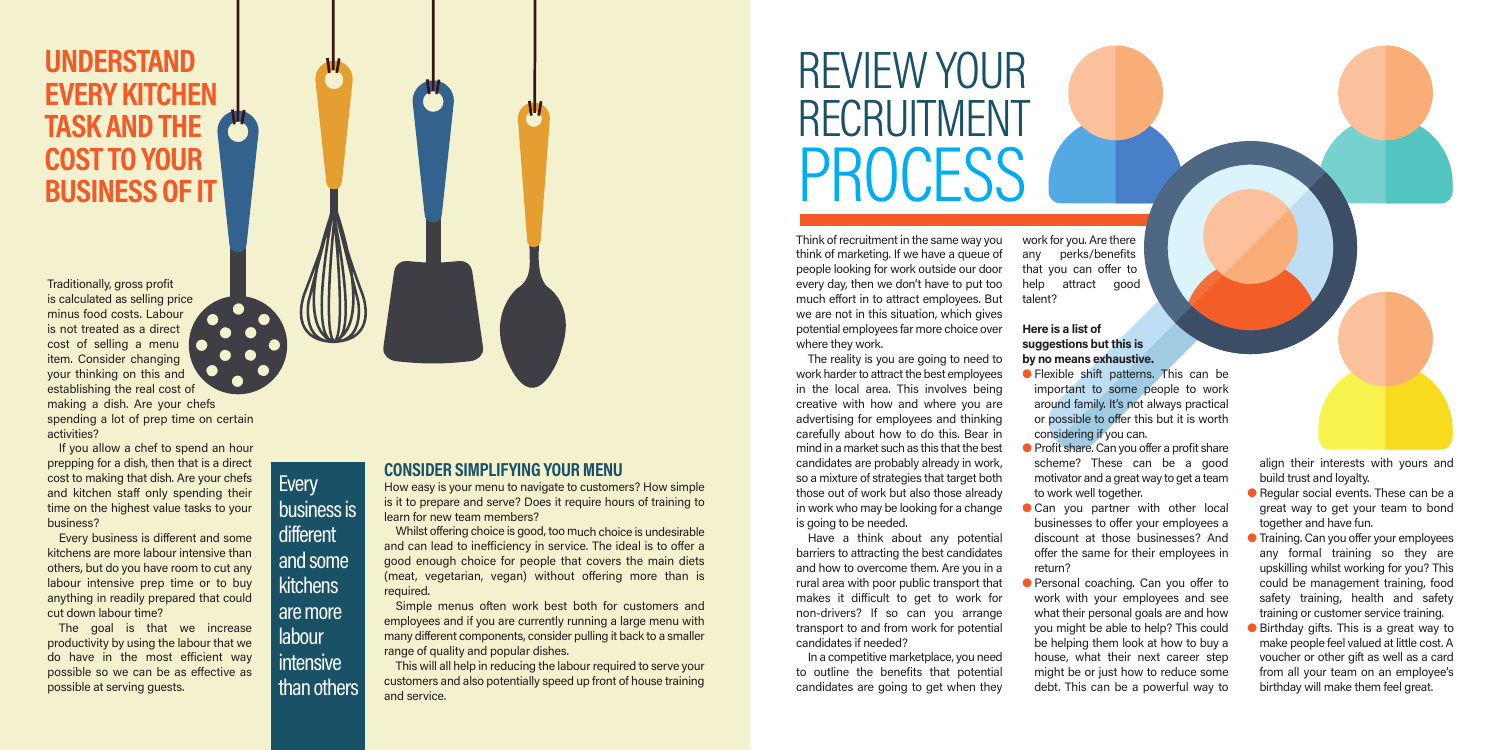## CONSIDER HOW AND WHERE YOU ARE ADVERTISING FOR NEW EMPLOYEES

You want to find as many channels as possible in the local area to advertise your vacancies.

#### **This can include the following...**

#### **Carefully craft your messaging in your job adverts.**

- **Online job boards. Indeed, Monster, Reed etc.**
- Social Media channels. Facebook, Twitter, Tiktock etc. Facebook in particular will allow you to 'boost' a vacancy allowing you to show your job advert to a specified audience within the area you stipulate.
- l Door to door leaflets. This is an underused but effective strategy and involves posting leaflets with your job advert through letterboxes in the local area. Often this is a good way of finding candidates who may already be in work but may consider a change.
- Open day. Consider a recruitment 'open day' where you invite potential candidates to your business. Offer some nibbles and maybe some complimentary drinks and give a quick presentation on your business and the benefits of working for you. This is a great way to get a good feel for people and for them to get a feel for your business.
- l Current employee referrals. Do any of your current employees have friends or family who may be interested in working for you? Often people will not think to ask unless prompted to do so. Can you offer an incentive to current employees who bring any new employees into your business?
- **In Look for local job fairs/recruitment days in local** schools/colleges. Speak to local schools and colleges about how they promote local job opportunities and whether you can become involved. Your local enterprise partnership (LEP) may also be worth speaking to as they may have knowledge of any events or schemes to connect school leavers with employers in the local area.
- l Make a short video about your company, what you are about and why you are good to work for. This doesn't have to be professionally done and can be shot inexpensively with a smartphone. This can then be put out on social media posts. Ask people to share with it with others who may be looking for work. Aim to keep it simple and benefit focussed to the potential candidate.

In a competitive recruitment market it's important to stand out from the crowd in any job adverts you put out. Your advert is generally going to be seen along with many others in a lot of cases and thinking carefully about the way it is put across can really help in attracting better candidates. The mistake a lot of people make with job adverts is being too focussed on what they want from the candidate without focussing on what will motivate a candidate to be interested in the job. Remember the goal is to attract motivated people into your business. So what is likely to move them enough to want to work for you?

Here is an example of a typical job advert.

#### **CHEF WANTED**

**We need a hard-working, reliable and trustworthy chef to work in our kitchen. We provide quality meals to our customers and need someone who works with a high level of detail and cleanliness who can work to high standards to ensure our guests get the best experience possible.**

#### **Good rates of pay for the right candidate. Please phone 12345678 for more details.**

Is this likely to attract good candidates? Maybe, but more than likely not. So why not?

It is far too focussed on what the business owner wants and needs and not on what's in it for the candidate. The goal is to interest them enough to make the call. At this point you can start making your assessment of them and their suitability. But in the first instance, the only goal should be to get as many people to apply as possible so you can create some choice over who you choose to recruit into your business. With this in mind, let's look at an alternative job advert.

#### **ARE YOU FED UP WITH YOUR JOB? ARE YOU TIRED OF FEELING…**

l **Poorly managed?**  $\bullet$  **Under appreciated? e** Bored with your work?  $\bullet$  **Badly paid?** 

**What if you could find an employer who offered you the following…**

- **Calce 6 Great rates of pay and quaranteed full time hours**
- l **Full personal and professional coaching to understand your goals and help you achieve them**
- l **A fast-paced environment where you'll never clock watch again!**
- **A** fantastic working environment with friendly and **supportive colleagues**
- **A generous profit share that rewards you for your hard work**
- **An employer who treats you as a human being and not just a number**

**We are a restaurant passionate about providing great quality food and service to our guests as well as a great working environment. So if you're looking for a job that really gives you what you need, then all you need to do is one of the following;**

- **1. Send us an email at info@123restaurant.co.uk with a brief introduction about yourself and your contact number. We will then call you to discuss your situation and find out more about you.**
- **2. Send us a text on 12345678 with your name and the words 'New opportunity' and we will call you back to find out more about you.**

This advert does a much better job of appealing to the reader's emotions and is much more likely to generate a response. Often the best candidates are already in work, so this advert also appeals to those who may be in work but open to a change if the conditions are right. You will of course have to determine the benefits you want to outline in your advert as every business is different, but think hard about what is appealing about you as an employer that you can offer good candidates and make sure they are clearly detailed in the advert.